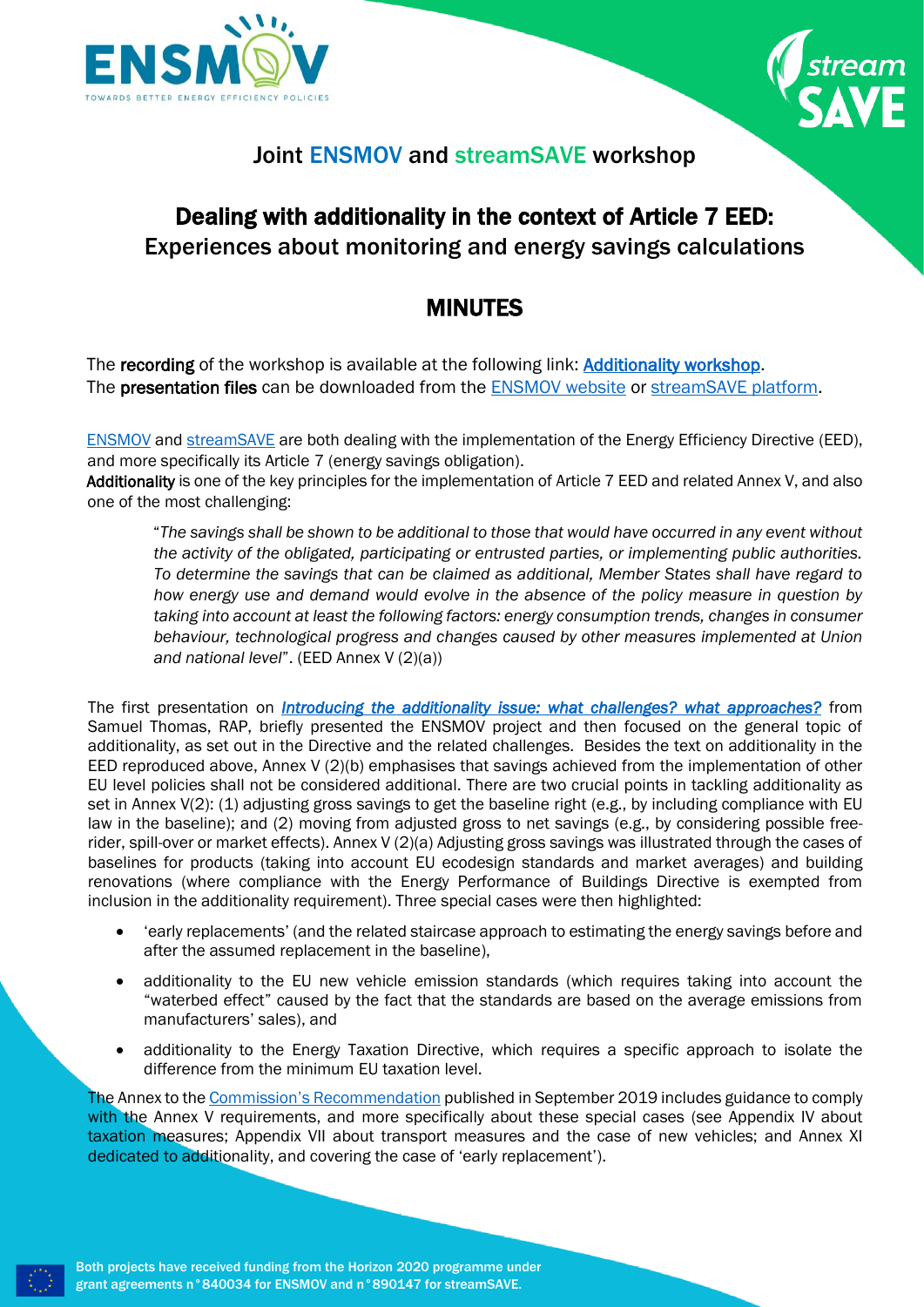



In the presentation on *Handling additionality in energy savings calculations: examples from the streams methodologies*, Gema Millan Ballesteros, CIRCE, briefly introduced the streamSAVE project and provided an overview of the [5 Priority Actions](https://streamsave.eu/priority-actions-impacts/) (PAs)covered in the first half of the project, and the related calculation methodologies. All methodologies include calculations of final energy savings, impacts on energy consumption, costs and GHG savings. streamSAVE is focused on standardised calculations per action type, whenever possible including indicative values as a basis for deemed savings. The way to take additionality into account by adjusting the baseline in the calculation formula depends on the PA. For example, it is assumed that heat recovery systems would not be installed in the absence of incentives (hence a baseline being the situation before the action). Whereas it is assumed that lighting systems for road lighting would need to be replaced anyway (hence a baseline based on the minimum energy performance requirements set in the related Ecodesign regulation). The case of Industrial and Commercial Refrigeration Systems was presented more in details. It deals with replacements of chillers with, newly installed cooling systems, with constant demand. The suggested baseline values correspond to a higher energy performance than the minimum requirements of the Ecodesign regulation, as the market average is already with a higher energy performance. One challenge about this PA has been the selection of the indicators to compare the new situation to the baseline and the data availability to determine the baseline.

Niels Smeets, Federal ministry of economy Belgium, and Kelsey van Maris, VITO, shared their experience with *[Case 1: How to estimate article 7 energy efficiency savings to conform with Annex V: introducing EVs in the](https://article7eed.eu/wp-content/uploads/2022/02/03_Belgian_example_FederalCarFleet_SMEETS_Niels_VANMARIS_Kelsey.pdf)  [federal car fleet \(Belgium\).](https://article7eed.eu/wp-content/uploads/2022/02/03_Belgian_example_FederalCarFleet_SMEETS_Niels_VANMARIS_Kelsey.pdf)* In Belgium, the achievement of the Article 7 target is mostly under the responsibility of the Regions. When the Federal State plans to report a measure to Article 7, double counting with regional measures should then be avoided. The governmental car fleet procurement can thus be considered as a candidate measure for Article 7, without direct overlaps with regional measures. Moreover, it contributes to both policy objectives: energy efficiency and electrification. One challenge, among others, for implementing this measure is about ensuring the cooperation needed among the multiple governmental sectors or administrations. A governmental Circular regulates the Federal fleet and stipulated that 25% of the vehicle fleet should be either EV or PHEV or CNG by 2021. However, this Circular did not link this target to energy efficiency objectives, and therefore its monitoring was not initially designed to assess the resulting energy savings. A review of the Circular has started in 2021, which was an opportunity to consider changes in the measure, its monitoring and reporting. The streamSAVE project provided a technical support with the calculation of savings and determination of additionality. The EU law relevant for this measure is the Clean Vehicle Directive, and more specifically, the provision setting national targets in terms of minimum share of clean vehicles in public procurement. The baseline was then defined by taking into account this minimum share of 38.5% of clean vehicles from 2021. In the meantime, the revision of the Circular considers the objective of only procuring EVs from 2026 onward. The suggested savings calculation then considers 61.5% of the procured EVs as additional, as the choice of EVs for the other 38.5% of the procured vehicles would have been made in the absence of the Circular anyway, due to the Clean Vehicle Directive.

Laura Edwards, BEIS (Department for Business, Energy and Industrial Strategy) UK, shared her experience with *[Case 2: Additionality at policy level](https://article7eed.eu/wp-content/uploads/2022/02/04_UK_example_CCAscheme_EDWARDS_Laura.pdf) - lessons from the UK. BEIS has a long experience with policy* evaluation. BEIS dedicated evaluation teams have been using a wide range of evaluation approaches and methods not only to assess impacts (e.g., costs, benefits, energy savings), but also to gain a better understanding about how and why policies work (or not), considering differences according to the target groups. The recent evaluation of the Climate Change Agreements (CCA) scheme provides an interesting example about assessing the impacts of a policy measure having many interactions or overlaps with other policy measures. The CCA scheme is a voluntary industry agreement related to a carbon tax (Climate Change Levy), where companies receive discounts on taxes if they meet energy efficiency and carbon targets. One of the key evaluation objectives was to disentangle the effects of the CCA scheme from other policy measures which overlapped (e.g., ETS). The additionality was assessed through surveys (what would happen without the scheme?), micro-econometric modelling looking at differences in energy consumptions between similar firms included and not included in the CCA scheme, data analysis of the reported consumption and actions and qualitative research with participants and non-participants. Several different comparison groups were



Both projects have received funding from the Horizon 2020 programme under grant agreements n°840034 for ENSMOV and n°890147 for streamSAVE.